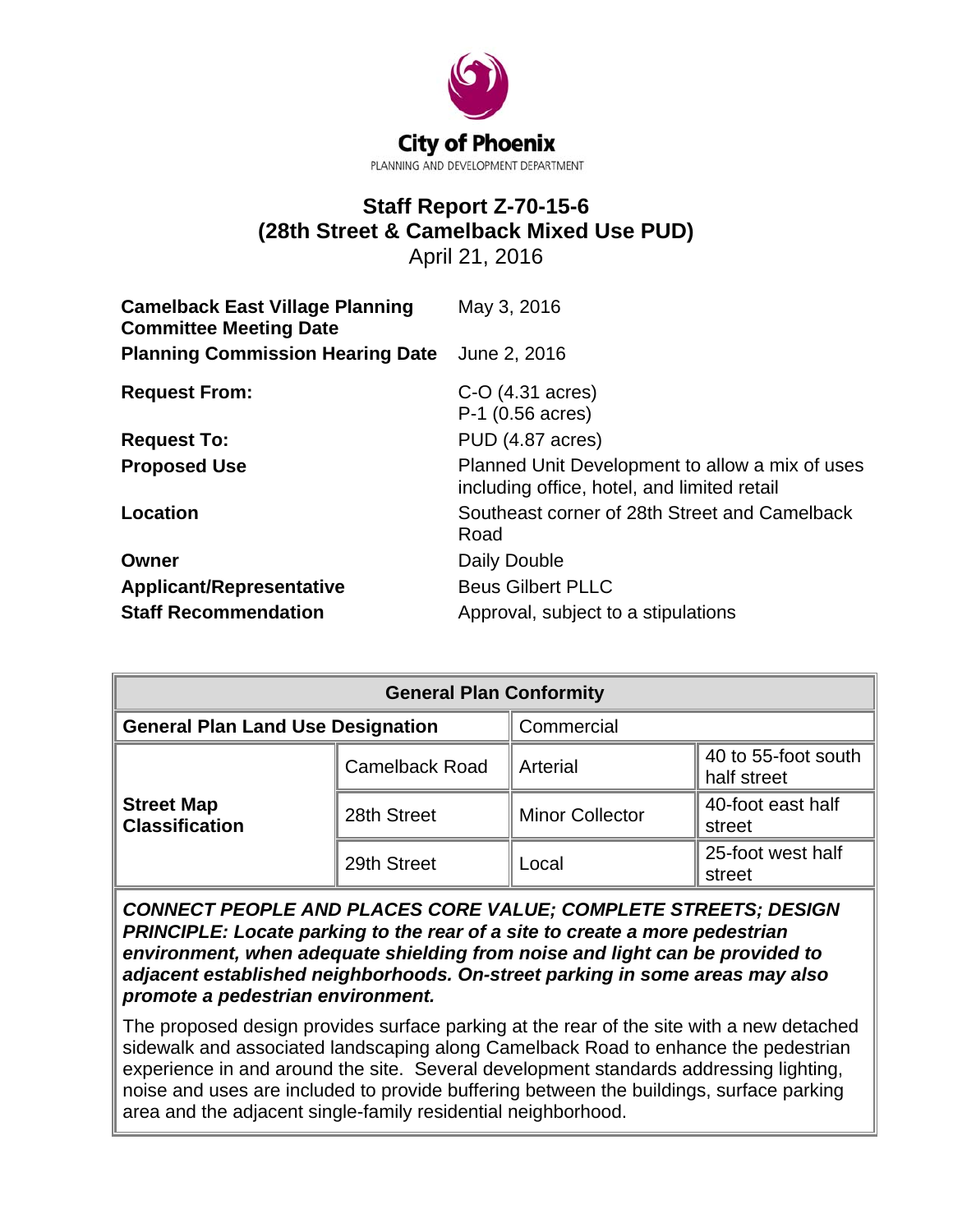## *BUILD THE SUSTAINABLE DESERT CITY CORE VALUE; TREES AND SHADE; DESIGN PRINCIPLE: Integrate trees and shade into the design of new development and redevelopment projects throughout Phoenix.*

The standards included within the PUD provide for extensive shading throughout the site through the use of both vegetative and structural elements. In addition, the development will incorporate the existing, mature landscaping, where feasible, into the overall landscape design.

## *STRENGTHEN OUR LOCAL ECONOMY CORE VALUE; EMPLOYERS (JOB CREATION); LAND USE PRINCIPLE: Support General Plan Land Use Map and zoning changes that will facilitate the location of employment generating uses in each of the designated employment centers.*

The proposed rezoning, through both the introduction of the hospitality use and the additional Class A office space, offers additional employment opportunities within a designated major employment center.

## *CELEBRATE OUR DIVERSE COMMUNITIES AND NEIGHBORHOODS CORE VALUE; CERTAINTY AND CHARACTER; DESIGN PRINCIPLE: Create new development or redevelopment that is sensitive to the scale and character of the surrounding neighborhoods and incorporates adequate development standards to prevent negative impact(s) on the residential properties.*

The proposed development is designed to be sensitive to the adjacent residential neighborhood by consolidating the most significant activity along the arterial frontage. Development standards providing both significant building setbacks and use restrictions ensure additional protection to the nearby single-family residences.

# **Background/Issues/Analysis**

## SUBJECT SITE

- 1. This request is to rezone a 4.87 acre site located at the southeast corner of 28th Street and Camelback Road from C-O (Commercial Office) and P-1 (Passenger Automobile Parking, Limited) to PUD (Planned Unit Development) to allow for a mixed use development including office, hotel and limited retail uses.
- 2. The site is an assemblage of two parcels, both used as professional office developments. The properties were rezoned to allow the current use in 1974 and 1976, with buildings improvements completed shortly thereafter. The one-story buildings generally front Camelback Road with surface parking located to the rear of the site.
- 3. The General Plan Land Use Map designation for the parcel is Commercial. A Commercial designation accommodates office, retail, service and multi-family development at varying scales and intensities. The proposed office, hotel and limited retail uses are consistent with this designation.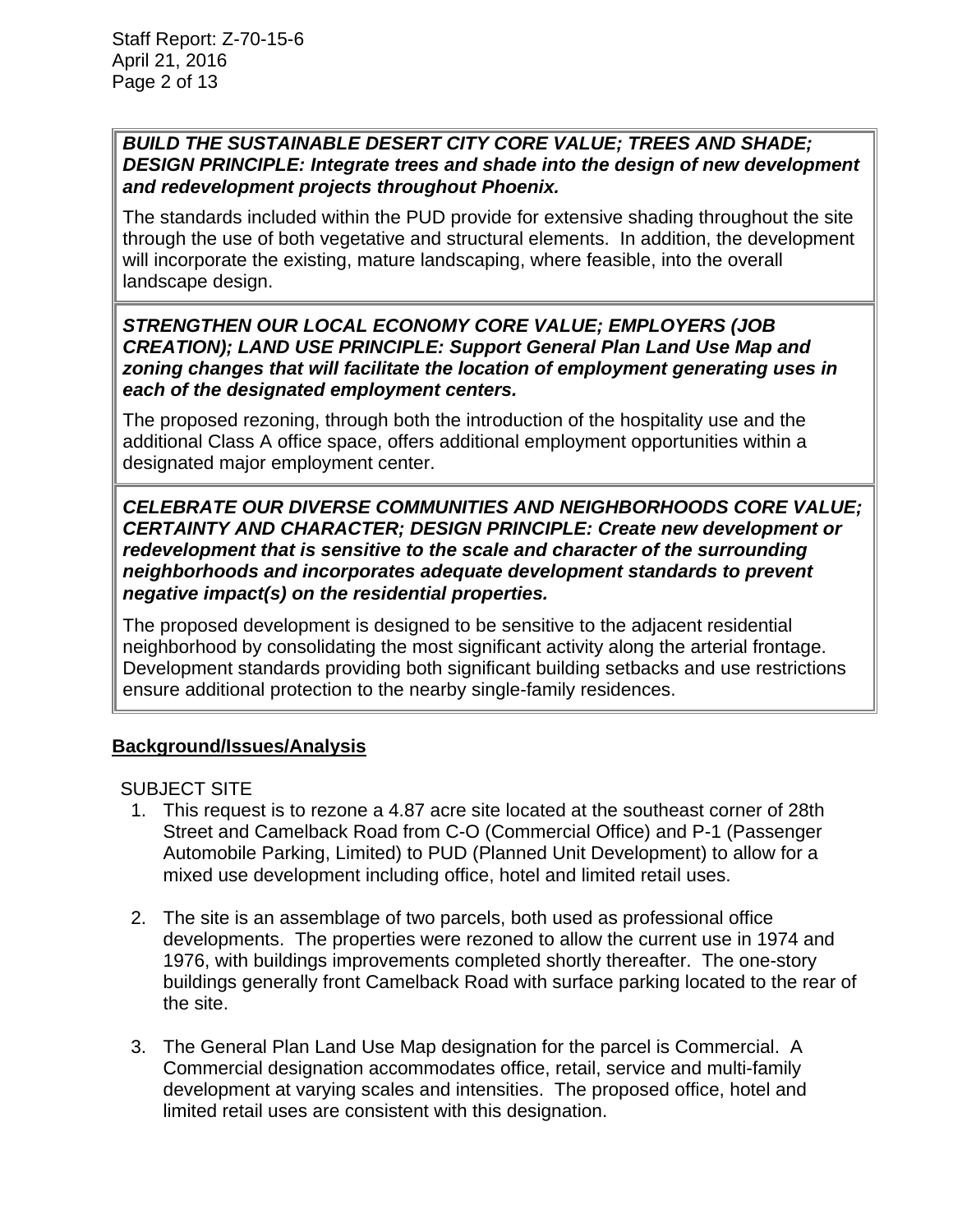Staff Report: Z-70-15-6 April 21, 2016 Page 3 of 13



Major Employment Centers. The Camelback Corridor provides a dynamic mix of premier office, high-end retail and service amenities that is well-served by advanced utility and telecommunications infrastructure. The proposed development will aid in producing additional employment opportunities in this highly sought after employment corridor.



## SURROUNDING USES & ZONING



# *North*

Property to the north of the subject site is zoned C-1 (Neighborhood Retail) and RE-35 (Single-Family Residence District) and contains a 3-story office building as well as open space and lake that is part of the larger Biltmore development.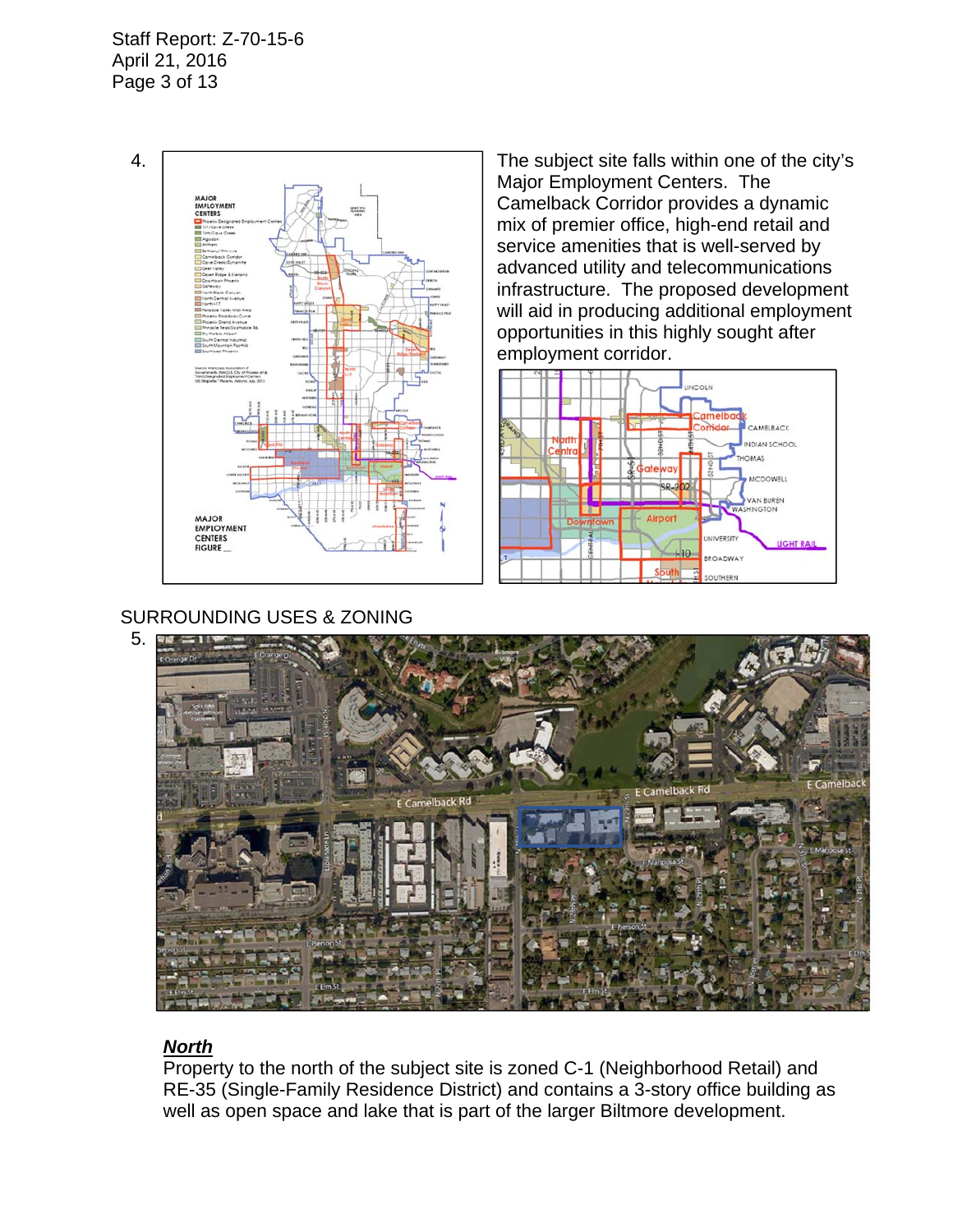## *West*

Across 28th Street to the west is a 3-story office building development that is zoned C-O (Commercial Office) and P-1 (Passenger Automobile Parking, Limited).

## *South*

 Property to the south of the subject site is zoned R1-10 (Single-Family Residence District) and is developed with single-family homes.

# *East*

 A two-story office development is located to the east of the subject parcel. The property is zoned C-O/G-O (Commercial Office, General Office option) and C-O (Commercial Office).

## PROPOSAL

- 6. The proposal was developed utilizing the PUD zoning designation, which allows an applicant to propose uses, development standards, and design guidelines for a site. One of the goals of this process is to allow the applicant to develop standards that respond to the surrounding environment more so than conventional zoning districts allow. The end result is property rezoned with standards crafted specifically for the site. Where the PUD Development Narrative is silent on a requirement, the applicable Zoning Ordinance provisions will be applied.
- 7. Below is a summary of the proposed standards for the subject site as described in the attached PUD Development Narrative date stamped April 8, 2016, Attachment C.

| <b>Standard</b>                      | <b>Proposed</b>                         |  |  |
|--------------------------------------|-----------------------------------------|--|--|
| <b>Building Height</b>               |                                         |  |  |
| <b>Primary Use Buildings</b>         | 58 feet, 10 inches maximum              |  |  |
| <b>Accessory Structures</b>          | 12 feet maximum                         |  |  |
| <b>Minimum Building Setbacks</b>     |                                         |  |  |
| Street - Camelback Road              | 18 feet for 95% of the street frontage  |  |  |
|                                      | 10 feet for 5% of the street frontage   |  |  |
| Street – 28th Street and 29th Street | 10 feet                                 |  |  |
| Interior - south property line       | 110 feet for primary use buildings      |  |  |
|                                      | 10 feet for parking garage and canopies |  |  |
| <b>Maximum Building Setback</b>      |                                         |  |  |
| Street - Camelback Road              | 22 feet                                 |  |  |
| Minimum Landscape Setbacks           |                                         |  |  |
| Street - Camelback Road              | 18 feet for 95% of the street frontage  |  |  |
|                                      | 10 feet for 5% of the street frontage   |  |  |
| Street - 28th Street and 29th Street | 10 feet                                 |  |  |
| Interior – south property line       | 10 feet                                 |  |  |
| <b>Maximum Lot Coverage</b>          |                                         |  |  |
| <b>Primary Use Buildings</b>         | 42%                                     |  |  |

# *Table of Proposed Development Standards*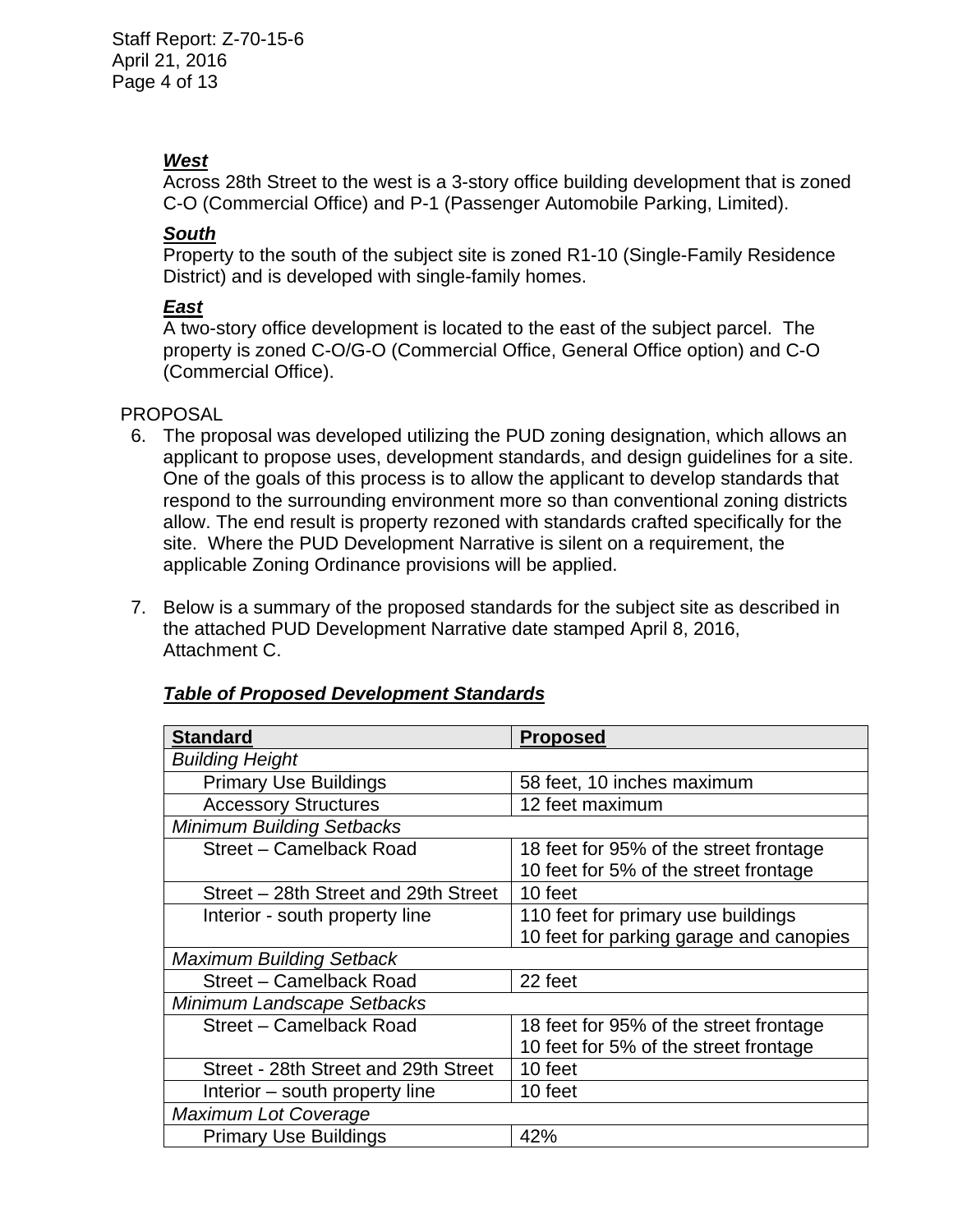| <b>Accessory Structures</b>         | 10.5%                                     |
|-------------------------------------|-------------------------------------------|
| Total                               | 89.3%                                     |
| <b>Minimum Primary Use Building</b> | 85 feet (excluding porte cocheres)        |
| Separation                          |                                           |
| Parking                             |                                           |
| Hotel                               | 1 space per room                          |
| Office                              | 3.5 spaces per 1,000 square feet of       |
|                                     | tenant leasable area                      |
| <b>General Retail</b>               | 1 space per 300 square feet of floor area |
| <b>Bicycle</b>                      | 20 spaces minimum                         |
| Loading                             | per building                              |

The PUD proposes development standards designed to accommodate a four-story office building and a five-story hotel. The office and hotel buildings have planned building heights of 56 feet, with a maximum permitted building height of 58 feet 10 inches. A surface lot to the rear of the primary use buildings, in addition to an underground parking garage, will provide employee and guest parking for the development. The conceptual site plan included within the Development Narrative depicts a 115,000 square foot office building and a 96,000 square foot, 160 room hotel. Maximum lot coverage will not exceed 42% for primary use buildings with an additional 10.5% lot coverage for any accessory structures, including parking canopies. Overall lot coverage, inclusive of the underground parking garage, will not exceed 89.3%.

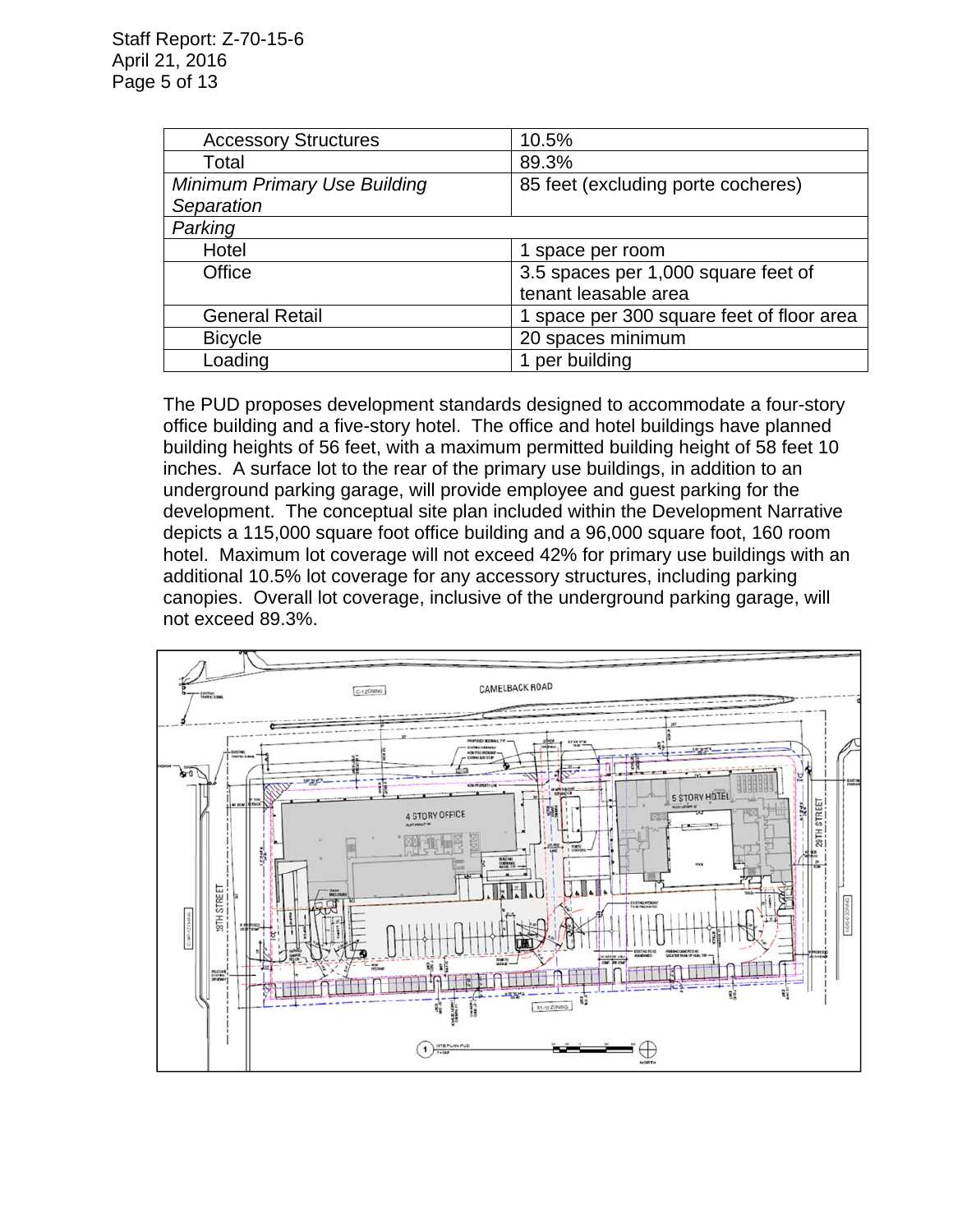Staff Report: Z-70-15-6 April 21, 2016 Page 6 of 13

## ELEMENTS OF THE PUD DEVELOPMENT STANDARDS

- 8. The development standards contained within the PUD focus on the following three elements:
	- Produce an urban, sustainable and pedestrian-friendly development.
	- Ensure adequate protection to the adjacent single-family residential neighborhood.
	- Develop design standards that are consistent with properties along the Camelback Road corridor, specifically those properties subject the design standards contained in the Camelback East Primary Core Specific Plan.

# URBAN & SUSTAINABLE DEVELOPMENT

- 9. Both primary use buildings will be oriented toward Camelback Road with a reduced building setback of 18 feet in order to provide an urban active streetscape experience consistent with other urban developments within the vicinity. The majority of the parking will be provided by an underground parking garage, with a limited amount of surface parking located to the rear of the site and out of public view.
- 10. Like the proposed building setbacks, the proposed street side landscaping areas are limited to allow the buildings to be located closer to the street. These smaller areas, however, include enhanced landscaping in order to provide both shade and to promote a more pedestrian-friendly environment. A minimum landscape setback of 18 feet will be provided along Camelback Road for 95% of the frontage with a 10-foot landscape setback permitted for up to 5% of the street frontage. The Camelback Road setbacks will be landscaped with a mix of 3-inch and 4-inch caliper trees that will be strategically placed to shade the planned detached sidewalk. The 28th Street and 29th Street frontages will be provided with a 10-foot landscape area that will contain a mix of 2-, 3- and 4-inch caliper trees. All perimeter landscaped setbacks will also contain six, 5-gallon shrubs per tree to complete the landscape theme.

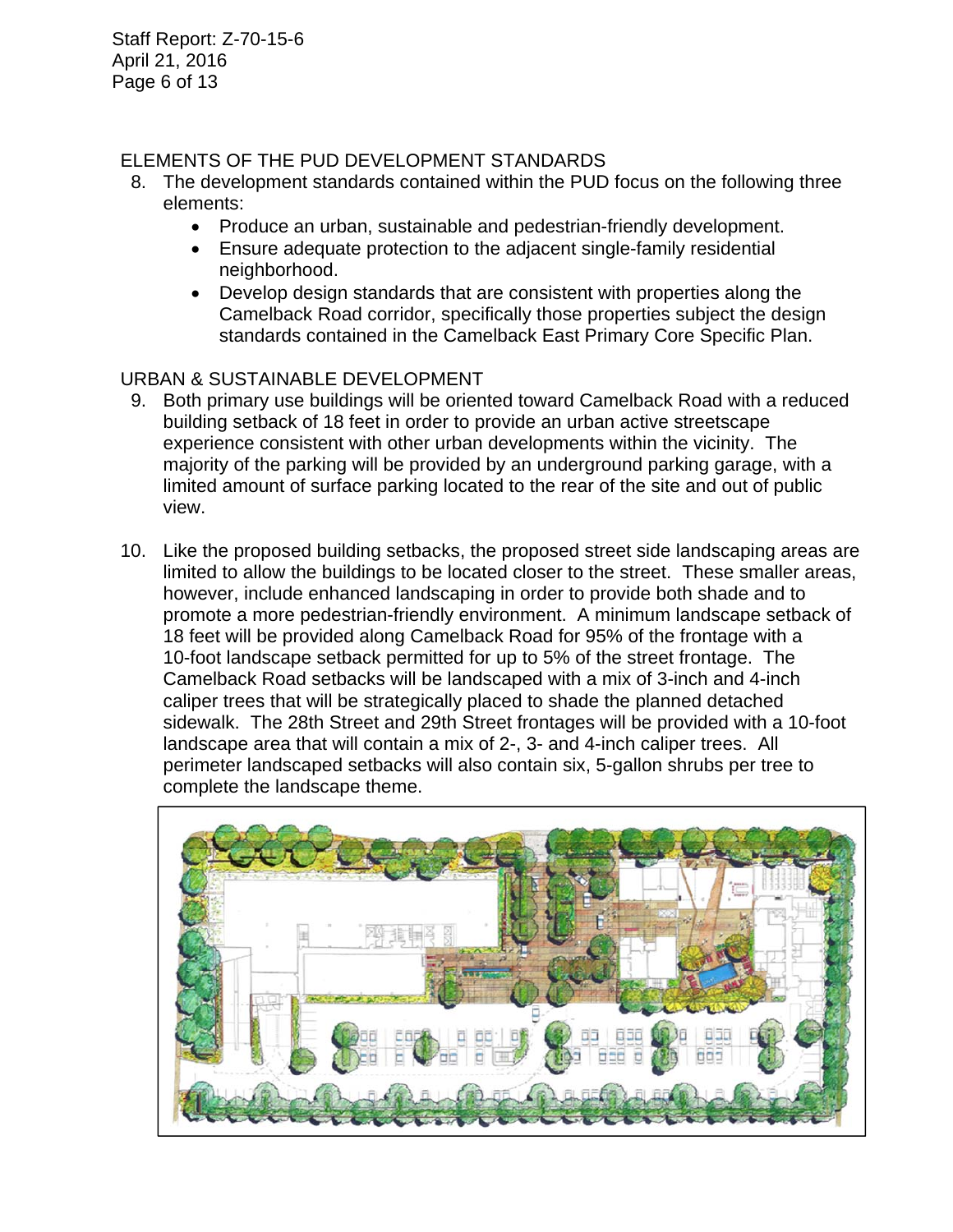Landscaping is also planned in the surface parking lot and will cover a minimum of 10% of the parking area. In addition to perimeter and parking lot landscape areas, additional vegetation will be provided adjacent to building areas that are within 100 feet of the public right-of-way or provide public entry. A 5-foot wide planter or arcade will enhance the building's façade and provide additional aesthetic detail to those traveling in or around the site.

- 11. Parking spaces will be provided according to the prescribed ratios of the Phoenix Zoning Ordinance, however, as the Development Narrative details, a shared parking model will be sought to reduce the required number of parking spaces because of the numerous transportation options available to users of the site, furthering the sustainable ideals of the development. Similarly, to encourage utilization of alternative transportation options, the development standards include a prescribed number of bicycle parking spaces in addition to working with the city's Public Transit Department to provide an updated and architecturally distinguishable bus shelter along Camelback Road. The updated bus shelter, specifically, will benefit not only the occupants of the building, but residents of the surrounding community.
- 12. In addition to the applicable design guidelines detailed in the city of Phoenix Zoning Ordinance, the **Development** Narrative proposes many additional design standards intended to activate the street frontages of the project and promote the urban



environment of the Camelback Road corridor. A detached sidewalk along Camelback Road will connect to internal pedestrian walkways that provide access to the buildings' main entrances. The ground level of both buildings will be accented with a minimum of 30% glazing and differentiated building materials to provide visual interest. Design guidelines are also proposed to provide a large courtyard linking the two primary use buildings that will create usable internal open space. Prescribed standards include providing a water feature, shade trellises, benches, tables and seating areas.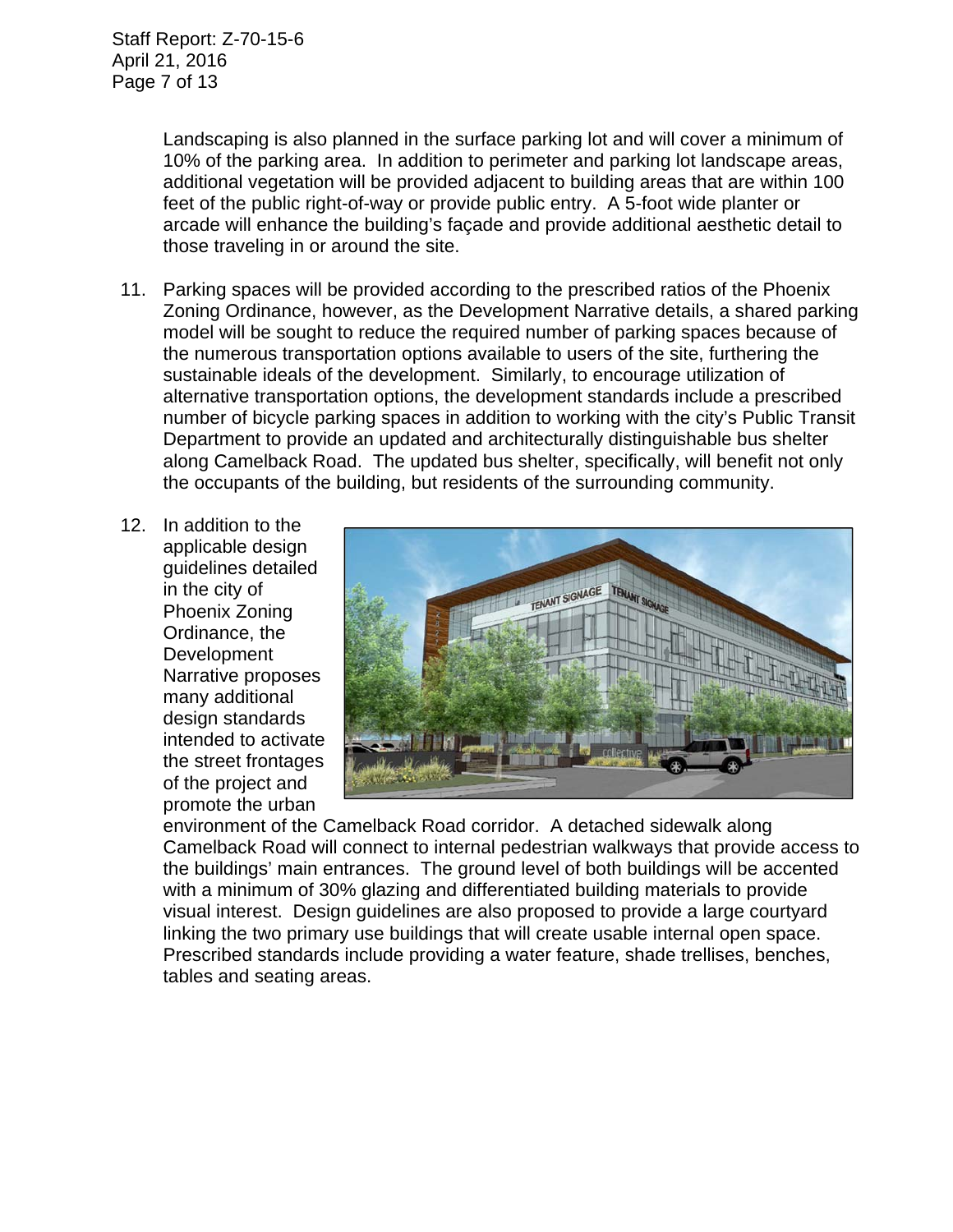Staff Report: Z-70-15-6 April 21, 2016 Page 8 of 13



public sidewalks, internal open space areas as well as the surface parking lot. Development standards are proposed to ensure that a minimum of 75% of the public sidewalk and minimum 50% of the surface parking area are shaded by either vegetation or structural shade elements.

Similarly, the courtyard area between the two primary use buildings will contain trellises, trees and vertical landscaping to shade the exterior open space areas.

14. The Development Narrative details a number of voluntary green elements, ensuring the project is developed and maintained in a sustainable manner. First and foremost, the developer intends to achieve Leadership in Energy and Environmental Design certification for the project, which will serve to benchmark the specific elements proposed for the project against a global standard. Recycling facilities, site shading and alternative pavement to promote natural drainage are just some of the features proposed in the overall design that will further the project's sustainable mission.

## PROTECTION FOR THE ADJACENT NEIGHBORHOOD

- 15. The proposed development standards require a 110-foot building setback from the southern property line for primary use buildings. This enhanced setback will serve to provide an increased buffer to the adjacent residential properties and will restrict the majority of the activity to the northern portion of the site. The planned parking garage and parking canopies will maintain the same front and side setbacks as the primary use buildings, but will be required to maintain a 10-foot minimum setback from the southern property line.
- 16. In addition to the substantial southern building setback, a minimum 85-foot building separation, excluding the hotel's porte cochere, will be provided. The building separation is provided to maintain the view corridor from the exiting residential neighborhood to the south.
- 17. The southern setback between the property line and the surface parking area will be landscaped with a mix of 2-inch and 3-inch caliper trees and 5-gallon shrubs. Some existing vegetation is already provided on-site, specifically along the southern property line. Where not in conflict with the development plan, the existing healthy, mature trees will be retained and incorporated into the new landscape design. A similar landscaped setback exists with the current development on site.

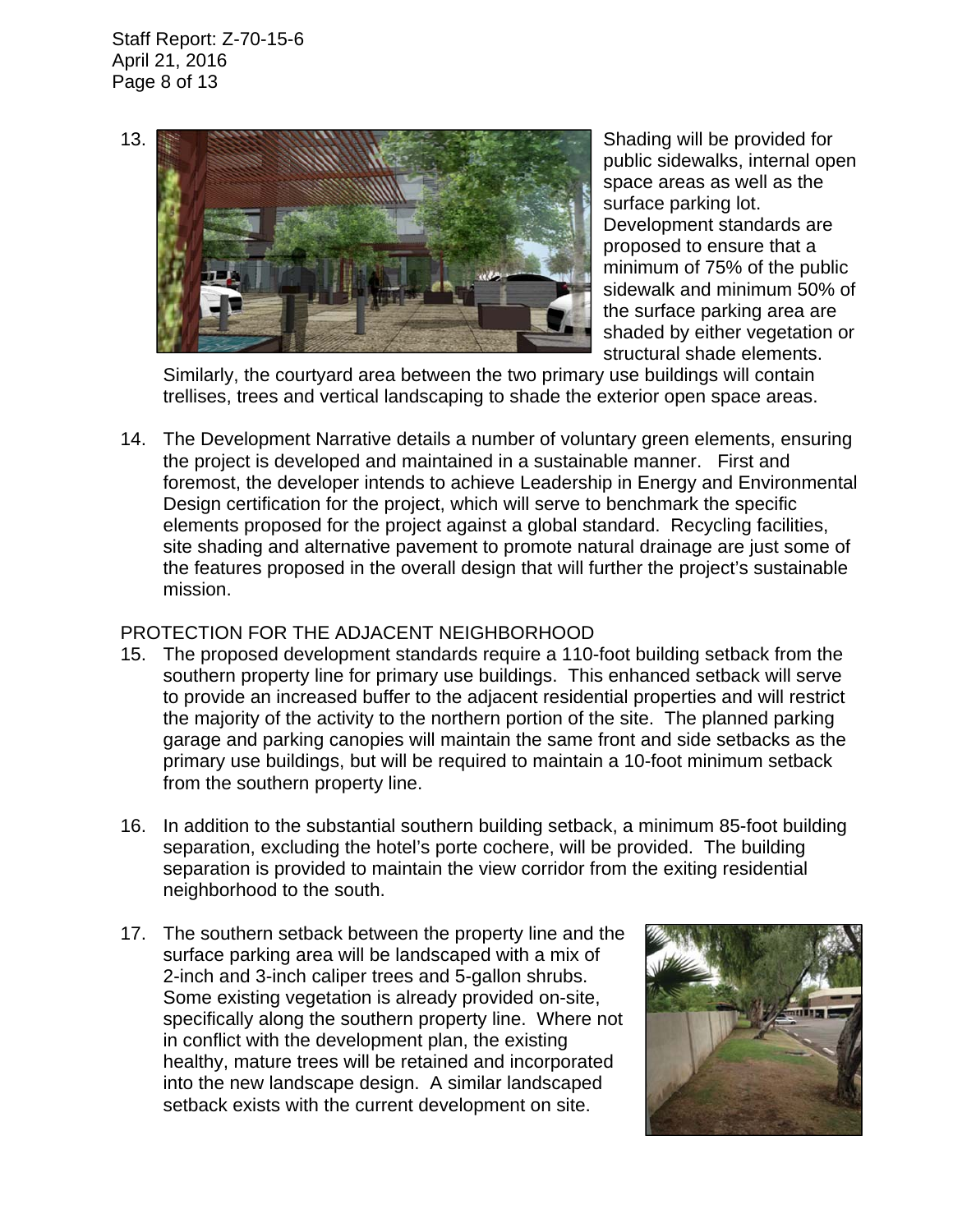- 18. The conceptual site plan depicts two access points a main entrance off Camelback Road with a secondary access point off 28th Street. A standard restricting vehicular access to and from 29th Street has been provided to limit traffic to the arterial and collector streets adjacent to the development.
- 19. Limitations have been placed on the height of security and parking lot lighting to provide additional protection for the adjacent residences to the south. Any lighting within 110 feet of a residentially zoned property will be limited to a maximum height of 15 feet. In addition, any lighting proposed for parking canopies will be required to be shielded from any adjacent residences.
- 20. Along with the building and site design features designed for the occupants of the building, several standards are proposed to provide additional protection to the neighborhood to the south. Balconies and windows facing residential homes will not be permitted in those portions of the hotel building closest to the southern property line. Similarly, occupiable outdoor space above the second floor will only be allowed in limited areas and not facing the residential zoning district to the south.



- 21. The Development Narrative proposes to allow general office, hotel and financial institutions as principally permitted uses with a number of restrictions designed to ensure compatibility with nearby residential properties. Permitted general office accessory uses include a small conference center, cafeteria, and day care center. Retail uses are only permitted on the ground floor of the office building and are restricted to a maximum area of 5,000 square feet. No alcohol sales are permitted.
- 22. Accessory uses are also proposed for the hotel and include those uses customarily incidental to a hotel use. Restaurants, bars, outdoor patios, meeting rooms, fitness center, pool and gift shops are permitted accessory uses, but again, include use limitations designed to be sensitive to nearby residences. Restrictions are included that will limit the location, size and hours of operation of any outdoor patio. Live outdoor entertainment is not permitted and maximum levels for amplified sound are specified.

## CONSISTENCY WITH AREA DESIGN STANDARDS

23. Originally adopted in 1991, with an update in 2006, the Camelback East Primary Core Specific Plan provides guidance on land use, transportation, infrastructure investments and desirable design features for properties within the defined Core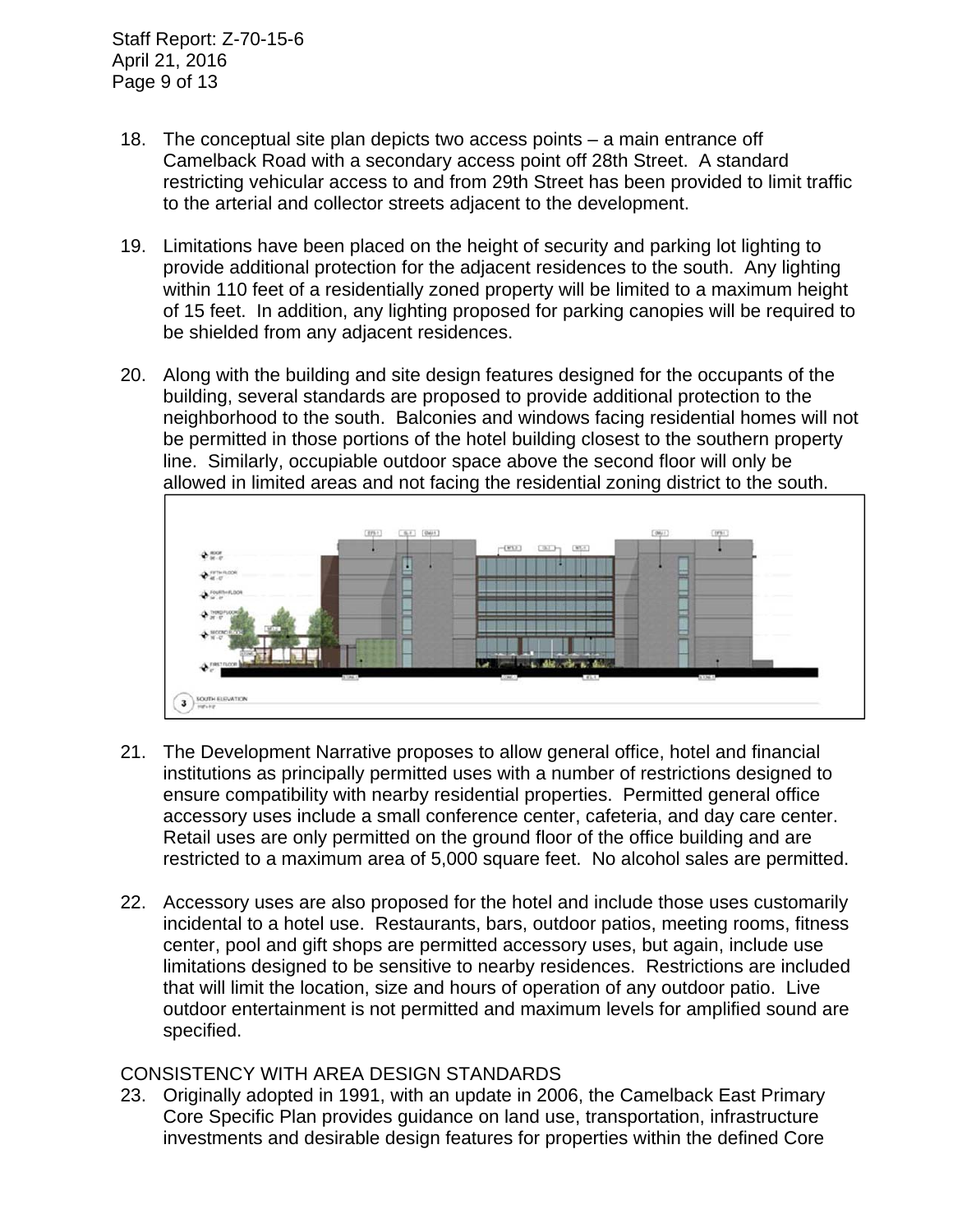Center and Core Gradient. The Core Center is generally bounded by Piestewa Freeway, 26th Street, Camelback Road and Highland Avenue whereas the Core Gradient generally extends from the boundaries of the Core Center to Medlock Drive, Campbell Avenue, 16th Street and 28th Street. While the subject property is not included within the plan's defined Core Gradient, it is adjacent to properties on the west and north that are subject to the policy and regulatory provisions outlined in the plan.

24. Due to the proximity of the subject property to the Core Gradient, the proposed development incorporates several of the plan's prominent elements including streetscape enhancement, improved pedestrian circulation, underground parking and promotion of alternative transit.



25. The Camelback East Primary Core Specific Plan also includes a set of design guidelines that aim to provide open spaces and pedestrian linkages, encourage architectural excellence with a pedestrian focus and to preserve established view corridors by minimizing visual clutter. The design guidelines included within the plan apply to all new development within the Core Center and Core Gradient areas. Several design standards included within the PUD are taken directly from the specific plan. These include a detached sidewalk, shaded pedestrians connections, restriction on surface parking as well as the addition of bicycle parking and active pedestrian outdoor space. Inclusion of these design features serve to create a level of consistency among existing and future developments within the Camelback Road corridor.

# STREETS AND TRAFFIC

26. The Street Transportation Department has indicated that a ten foot sidewalk easement and detached sidewalk will be required along Camelback Road adjacent to the property to comply with the City's Complete Streets Policy. The detached sidewalk will begin on the east side of the existing bus bay and continue for the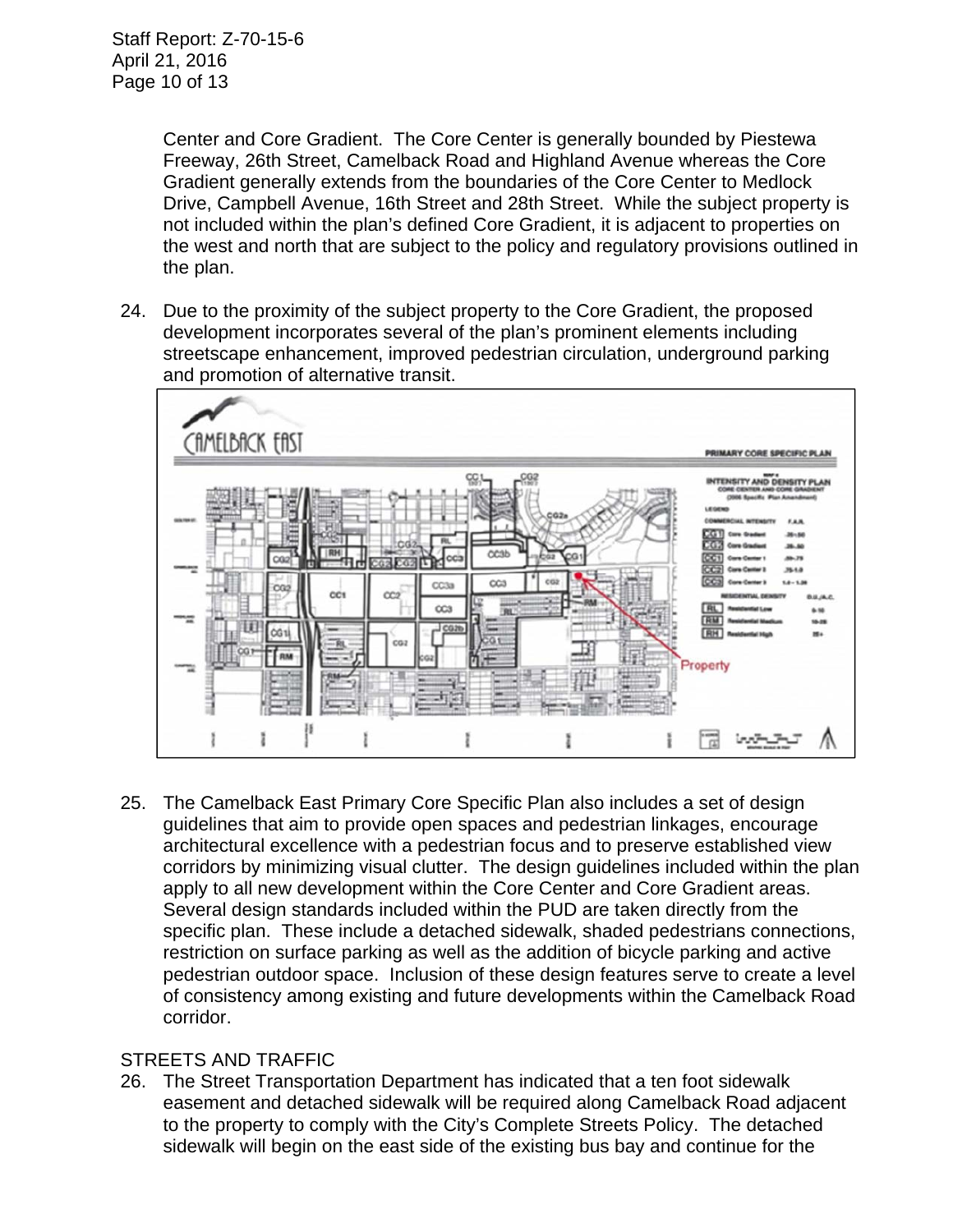length of the project. Stipulations have been added addressing these requirements as well as a stipulation regarding improvement of all streets within and adjacent to the overall development to current ADA guidelines.

27. A Traffic Study for the project was submitted to the Street Transportation Department. The study determined that the existing street improvements are sufficient to accommodate the level of traffic proposed.

#### **MISCELLANEOUS**

- 28. The Water Services Department has noted that existing water and sewer services exist in the vicinity of the project site. Capacity will be verified during site plan application review.
- 29. The City of Phoenix Floodplain Management division of the Street Transportation Department has determined that this parcel is not in a Special Flood Hazard Area (SFHA), but is located in a Shaded Zone X, on panel 1745 L of the Flood Insurance Rate Maps (FIRM) dated October 16, 2013.
- 30. Development and use of the site is subject to all applicable codes and ordinances. Zoning approval does not negate other ordinance requirements and other formal actions may be required.

# **Findings**

- 1. The development proposal is consistent with the General Plan Land Use Map designation of Commercial.
- 2. The proposed design standards provide consistency with other properties along the Camelback Road corridor and serve to provide adequate protection to adjacent residential properties.
- 3. The proposal will provide additional services and amenities that will serve in creating additional employment opportunities in a major employment centers.

## **Stipulations**

 1. An updated Development Narrative for the 28th Street & Camelback Mixed Use PUD reflecting the changes approved through this request shall be submitted to the Planning and Development Department within 30 days of City Council approval of this request. The updated Development Narrative shall be consistent with the Development Narrative date stamped April 8, 2016 as modified by the following stipulations.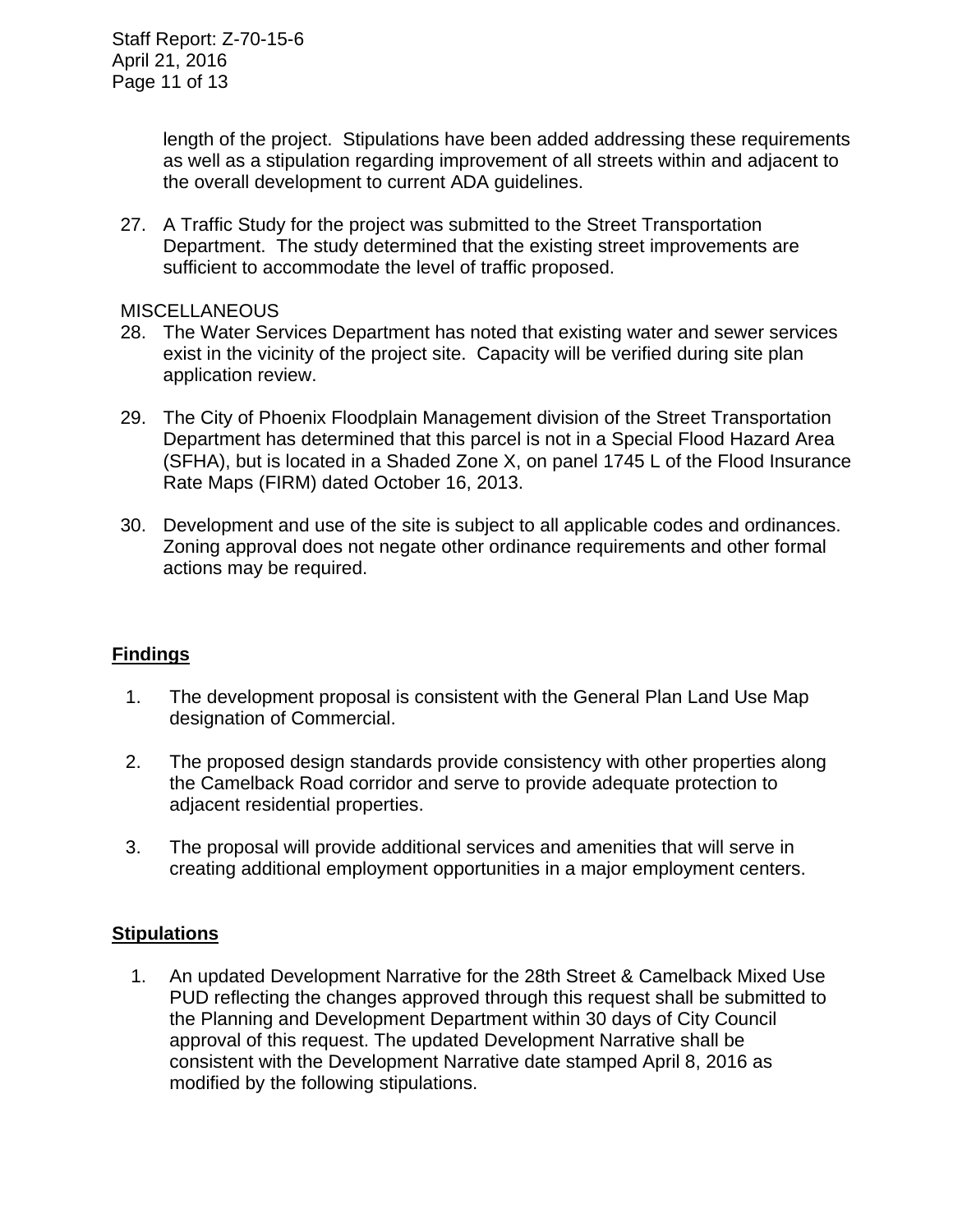- a. Page 33, Development Standards, 1.e.iii. Maximum Projections: Applicant shall replace "fifth percent" with "fifty percent" when discussing close projections.
- b. Page 34, Development Standards, 1.h.iv. Off-Street Loading Spaces: Applicant shall revise the subsection to read, "Off-street loading spaces: Minimum of one (1) loading space per building and minimum three (3) loading spaces total. A minimum of one (1) loading space per building shall meet the size requirements as stated in Section 702. Additional loading spaces must be a minimum size of 9.5 feet by 18 feet."
- c. Page 44, Design Guidelines, 3.n. Opening Limitations: Applicant shall revise this subsection to read, "Limit openings (e.g. windows/balconies) facing the residential homes to the south. No balconies facing residential homes shall be provided. Any south facing hotel building walls within 150 feet of the southern property line shall not contain guestroom windows. (See Exhibit M-5; Conceptual Elevations)"
- d. Page 48, Building(s) Signage, a. Hotel Building Wall Identification: Applicant shall add the following provisions to this section:

iv. The area of a wall sign erected over 56-feet in height shall not exceed one percent (1%) of the area of the overall elevation to which it is attached. This area shall not be counted against the wall signage which may be placed on the building below 56-feet.

v. Any wall sign erected over 56-feet shall be located no closer to the roofline than one-half the vertical dimension of the sign to prevent the appearance of overcrowding at the top edge of the building.

vi. Any wall sign erected over 56-feet shall be located no closer to the side of the edge of the building than one-half the width of the largest letter or element of the sign to prevent the appearance of overcrowding at the edge of the building.

- 2. The property owner shall dedicate a 10 foot sidewalk easement along the south side of Camelback Road for the length of the project, as approved by the Planning and Development Department.
- 3. The property owner shall construct a 5 foot wide sidewalk along Camelback Road which shall be detached with a minimum five foot wide landscaped strip located between the sidewalk and back of curb, as approved by the Planning and Development Department. The detached sidewalk shall begin on the east side of the existing bus bay and continue for the length of the project.
- 4. The property owner shall update all existing off-site street improvements, including sidewalks, curb ramps and driveways, adjacent to the project to current ADA guidelines, as approved by the Planning and Development Department.